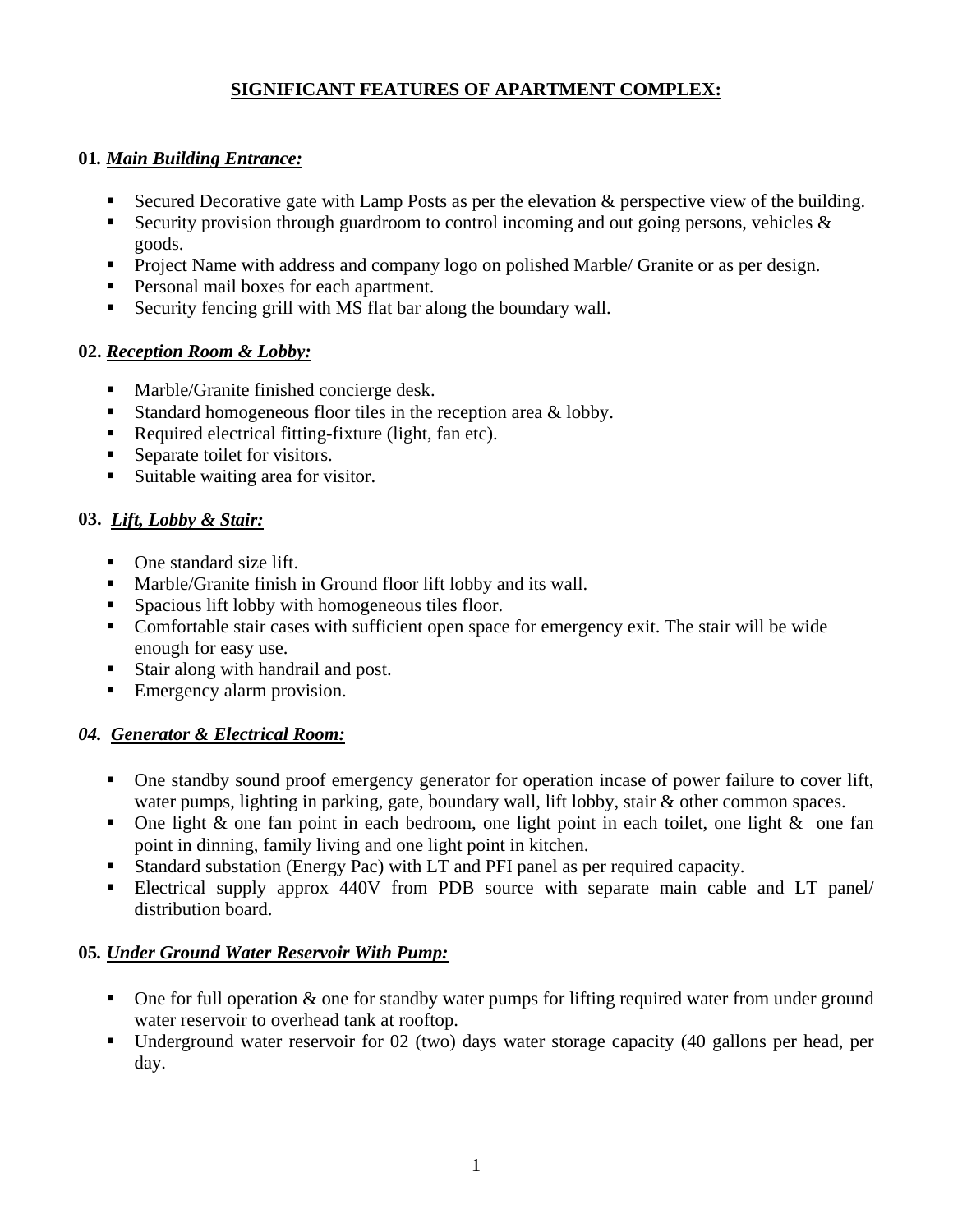### **06.** *PABX & Telephone:*

- Standard PABX telephone system in each apartment to communicate with reception desk/guard posts, management room, one apartment to another apartment and lift machine room.
- Each apartment will have independent two telephone line provision in Master bed room and living room.
- All wiring will be concealed with separate cable for each apartment.

### **STRUCTURAL & ENGINEERING FEATURES**

#### 01. *Basic structure:*

- Total foundation and super structure will be designed and supervised by the experienced and professional structural design engineers.
- Building design parameters will be based on Bangladesh National Building Code (**BNBC**), American concrete institute (**ACI**) and American Standard of Testing Materials (**ASTM**) codes.
- Comprehensive checking and testing of concrete & reinforcement at recognized testing authority such as BUET, SUST, Bangladesh House Building Research Institute etc.
- Earthquake and Wind force intensity has been considered in structural design as per Bangladesh National Building Code (**BNBC**)

#### *02. Supervision:*

- Direct supervision at every stage of construction by experienced engineers to ensure highest quality.
- One or more engineers will be engaged for full time supervision and quality control.

## **03***. Major Structural Materials:*

- **Cement:** Standard quality cement (Supercrete, Crown, Seven ring, Cemex etc)
- *Sand:* For casting Sylhet Sand of FM 2.0-2.50 and for plaster fine sand of FM1.5 will be used.
- **Stone:** Good quality 34" down grade stone for major structure.
- **Steel:** Recognized brand 60 Grade rod for foundation, column & beam and 40 grade rod for other structure
- **Brick:** Good quality available 1<sup>st</sup> class brick for super structure.

#### **SPECIFICATIONS & AMENITIES OF THE APARTMENT**

#### **01.** *Doors:*

**Main Entry Door:** Polished 1.5" thick solid shutter (Akashi/ Sundi/ Teak) and 2.5"x 5.5" thick frame ( Akashi/ Mehogony/ Sundi) with Check viewer, Door Handles with good quality security lock, Calling bell Switch of good quality, Door chain, Apartment number in plate.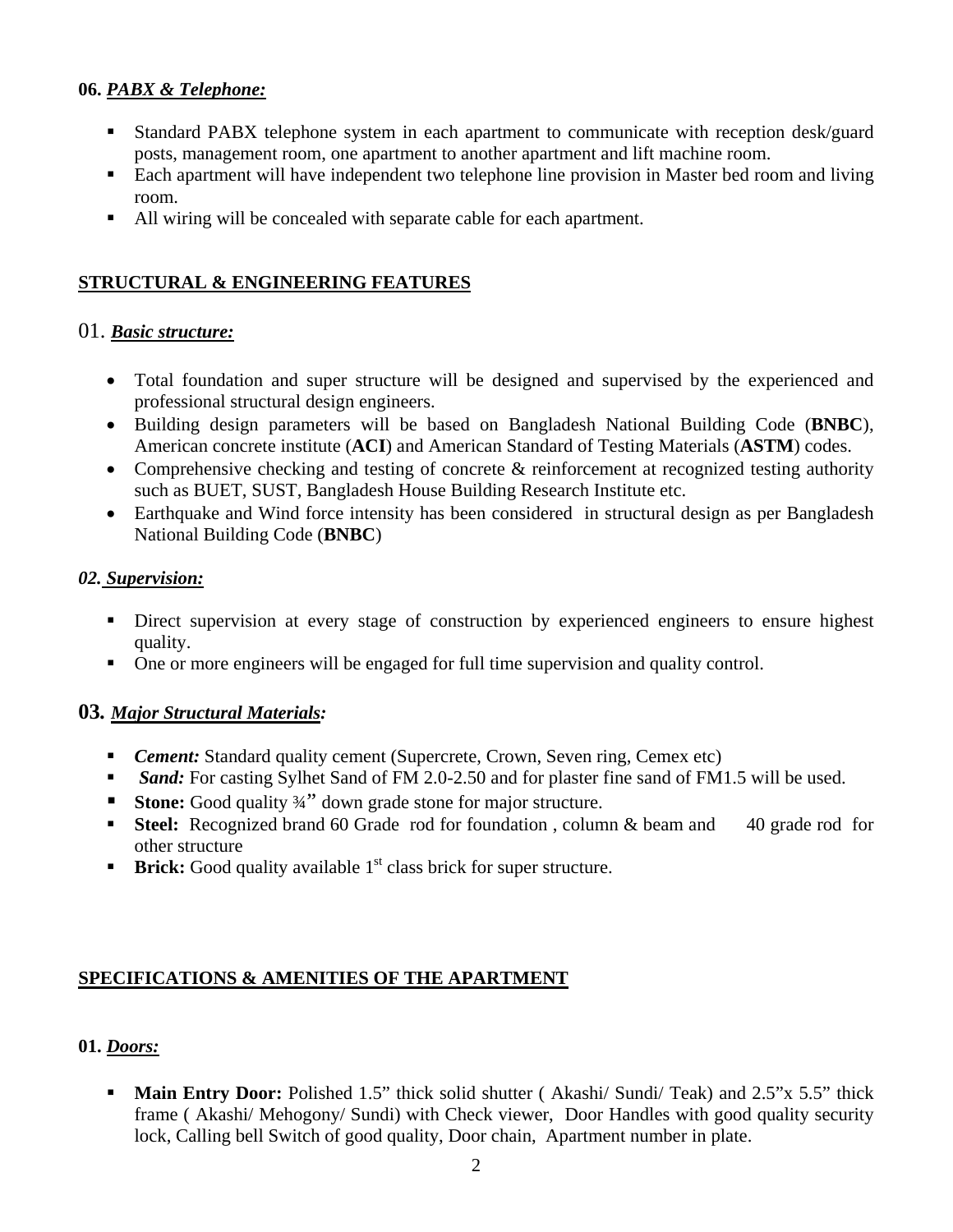- **Bed Room:** Commercial Door (Barma teak) or Polished 1.5" thick Gamari flash shutter and 2.5"x 5.5" thick frame (Akashi/ Chakarosi) with good quality lock & chain.
- **Toilet Door and Verandah:** Polished 1.5" thick Gamari solid shutter and 2.5"x 5.5" thick Chakarosi frame with good quality lock with tower bolt or Plastic door.

### **02.** *Windows:*

- Sliding aluminium thai (FU-WANG / BTA) windows as per design of the building.
- 5mm thickness glass with mohair lining.
- Rainwater barrier in 4" aluminum section at external windows.
- All external window Grills (5mmx3/4"thickness) will be with MS flat bar.
- Mosquito net in all external sliding windows.

## **3.** *Walls:*

• All external wall and apartment separation wall will be 5" thick first class solid brickwork with smooth plaster.

# **4.** *Floor:*

- All Floors tiles will be  $12^{\prime\prime}x12^{\prime\prime}$  Size of RAK/CBC/MIR.
- 4" Scarting with homogeneous tiles.

## **5.** *Verandah:*

- Distinctive glazed homogeneous floor tiles.
- Suitable light points provision.
- Railing along with post with MS flat bar as per design of verandahs.

## **6.** *Paint & polishing:*

- All Internal walls & ceiling will be Distemper paint.
- Grills & bathroom door (inner side) will be synthetic enamel paint.
- All external walls will be Snowcem paint.
- French polish in all doorframe  $&$  shutters.

## **7.** *Bathroom features:*

- **Master bathroom:** Wall tiles will be of RAK/CBC/MIR & matching color floor tiles of RAK/CBC/ MIR of size 12"x12". Commode, Basin pedestal etc will be RAK//BISF product and All fittings will be of China or Indian fittings.
- **Common Bathroom:** Walls & floor tiles will be of RAK/CBC/ MIR. Commode, Basin pedestal etc will be RAK/ /BISF product. All fittings will be of China or Indian fittings.
- **External line** (Waste water line, Rain water line, Soil pipe etc) will be of Upvc pipe.